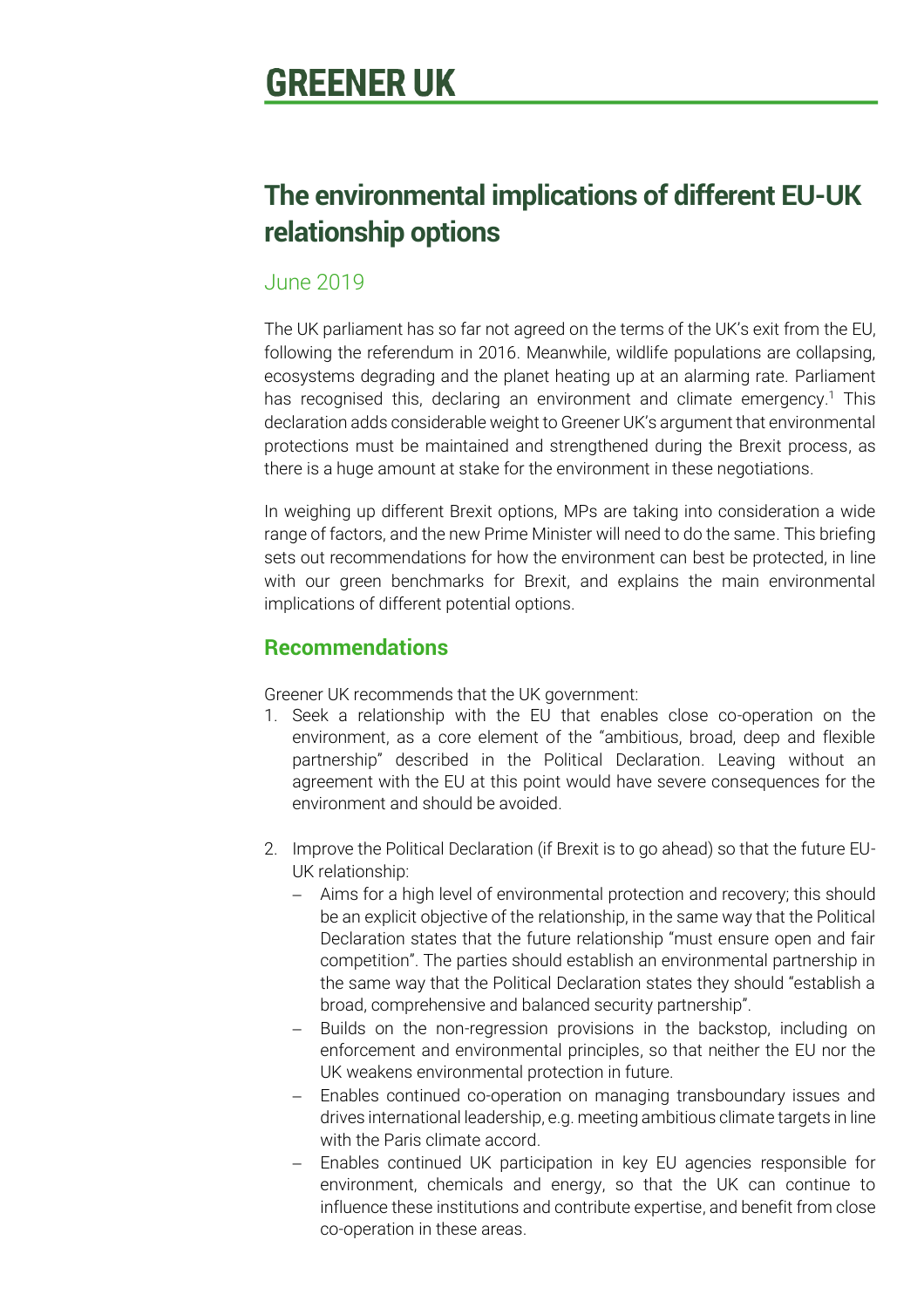- Incorporates a dynamic, co-operative and ambitious approach to regulatory protection for the environment, so that the UK at least keeps pace with the EU on environmental standards and in many cases aims higher.
- Includes a framework that supports environmental co-operation between Northern Ireland and the Republic of Ireland.
- Establishes a procedure so that citizens can request investigations into potential breaches of environmental standards.
- 3. Make the draft Westminster Environment Bill fit for purpose by:
	- Introducing a legal framework for leaving the environment in a better state, with binding targets, a private sector due diligence obligation, effective spatial mapping of ecological networks, and provision for addressing the UK's global footprint.
	- Strengthening the independence and powers of the proposed Office for Environmental Protection so that it operates as part of an effective UKwide, world-leading environmental governance system.
	- Widening the scope of the environmental principles, attaching more robust duties to them, and including non-regression provisions. 2
- 4. Establish a trade policy, anchored in primary legislation, which safeguards the environment, provides transparency, and gives parliament and civil society a voice in trade negotiations.

### Environmental implications of the current options

Following unsuccessful attempts by the government to secure a parliamentary majority for its deal, MPs could again be given the opportunity to vote on different options. <sup>3</sup> Most of the likely options, such as those set forward in the indicative votes process on 27 March 2019, would involve renegotiating the Political Declaration. The EU has signalled it is open to this.

There is a range of possible outcomes, including: the deal endorsed by EU and UK leaders in November 2018, a 'Canada-style' Brexit, a customs union, a 'Norway-plus' relationship, remain, and no deal. Each involves a degree of uncertainty, some more than others. The different outcomes pose different levels of risk to the environment, which are outlined below. In all scenarios, the UK government would have freedom to go further than the EU and, for example, commit to more ambitious targets via the promised Westminster Environment Bill or more ambitious farming and fishing policies.

We have assessed the risks against our green benchmarks for Brexit. <sup>4</sup> These are:

1. **Higher environmental standards** in all four countries of the UK, consistent with the devolution settlements, with proper resourcing, and no potential for backsliding.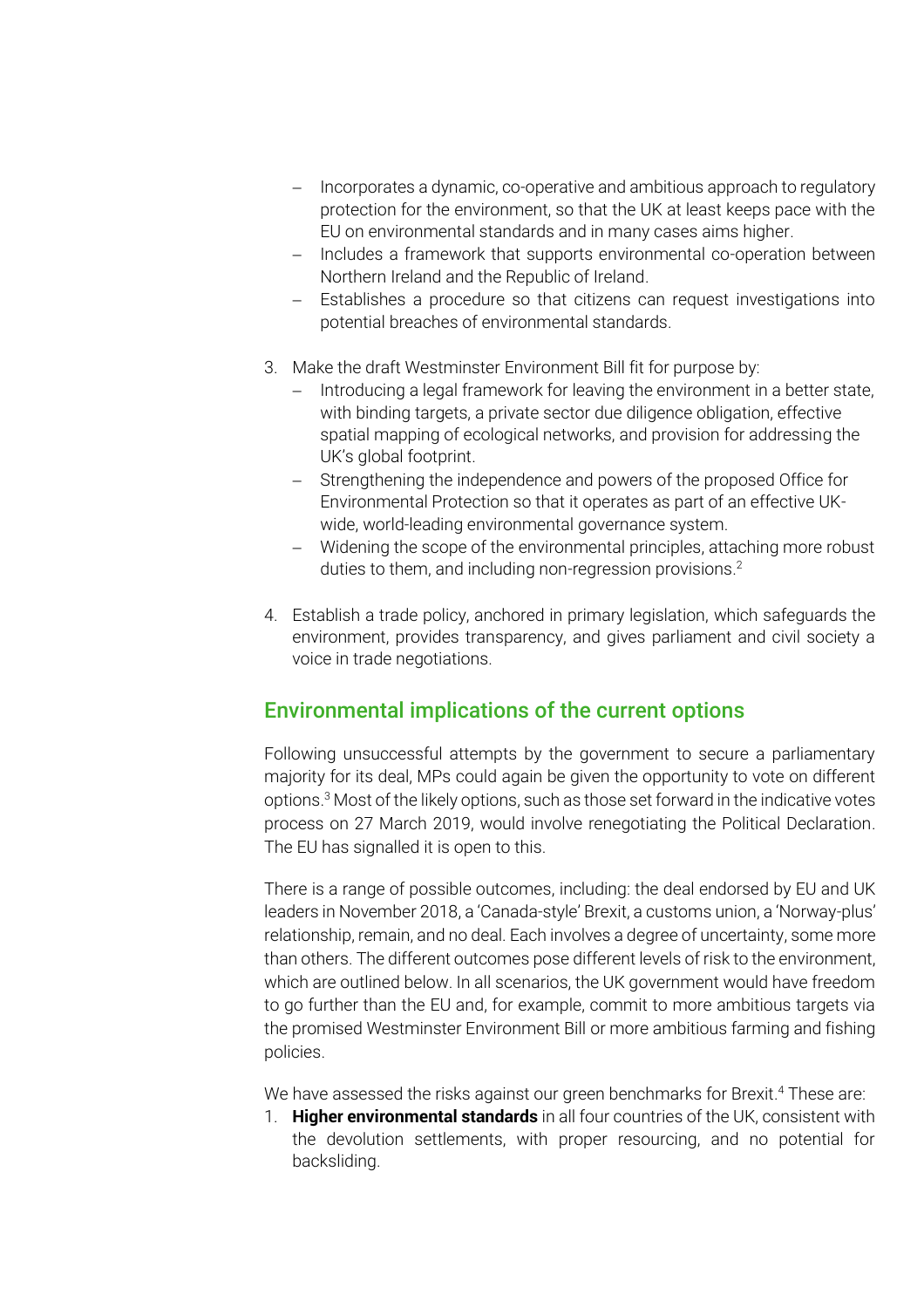- 2. **Effective systems of enforcement** of environmental law, fulfilling people's rights to environmental information, public participation, access to justice and substantive remedies.
- 3. **Mechanisms for effective co-operation** on the environment and environmental policy, including energy and climate change, both with the EU and within the UK.
- 4. **Trade policy that promotes high environmental standards**, minimises the UK's global environmental footprint and is responsive to engagement by civil society.

#### **The November 2018 deal Risk to environment: medium**

This is the current Withdrawal Agreement and Political Declaration, provisionally agreed with the EU. The Political Declaration contains promising language on the environment and it is positive that the UK and EU have declared a desire to work closely together. Yet as a whole the declaration is vague and leaves a lot to be decided in the next phase of negotiations, which are due to take place in the transition period after the UK has left the EU. 5

The 'backstop' section of the (so far non-ratified) Withdrawal Agreement contains a welcome mutual commitment to non-regression in most areas of environmental law. While this part of the deal may never come into effect, the accompanying Political Declaration says the future relationship will build on the Withdrawal Agreement, which is a positive ambition.

The non-regression provisions, and environmental law as a whole, will also require strong domestic enforcement, which is currently lacking. The UK has published its plans for environmental enforcement in England (and noted that these could apply to Northern Ireland), but two parliamentary committees have concluded they fall short of the requirements in the Withdrawal Agreement and of the "world-leading" institution that has been promised.<sup>6</sup> The Scottish and Welsh governments have also published proposals but these lack detail.

The risk analysis is further complicated by the scope for a future government or prime minister to change course. Some MPs have indicated they will support the Withdrawal Agreement and Political Declaration, with a view to revising negotiating priorities later and diverging from EU standards. As set out in the next section, this would increase the risk to the environment. It would also mean the UK would be acting in bad faith; this would be highly problematic as the international community's approach to tackling global problems such as climate change rests on the integrity of international treaties.

#### **A 'Canada-style' Brexit Risk to environment: high**

A 'Canada-style' free trade agreement would be an arms-length relationship, with weaker environmental co-operation. The UK would likely lose access to EU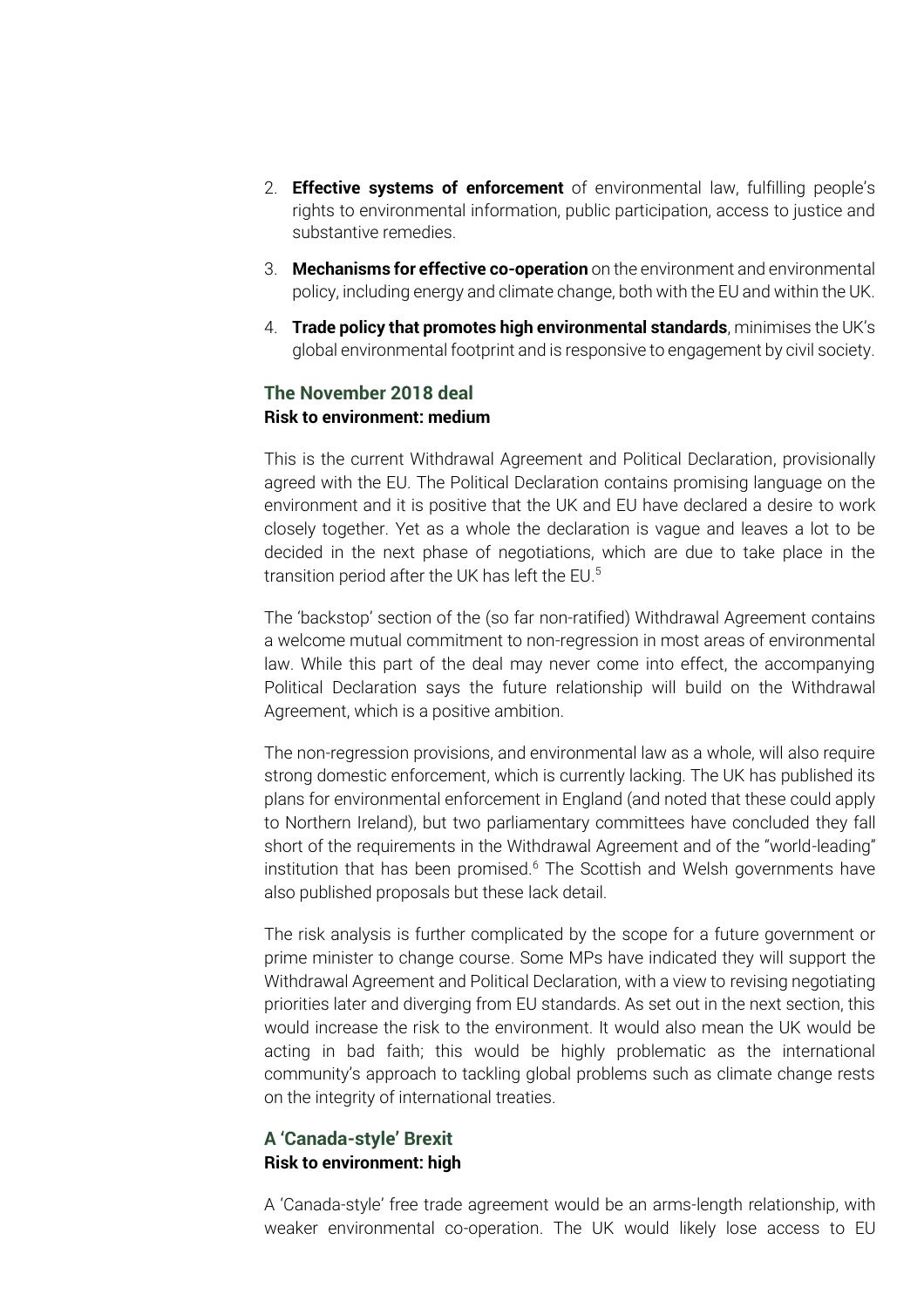agencies and programmes, losing the influence that comes from participation, as well as access to important environmental and public health data such as the REACH database on chemical safety. <sup>7</sup> The lack of regulatory alignment would pose risks to environmental standards, especially if the UK's domestic legal framework is not strengthened to make up for the loss of EU governance mechanisms. $8<sup>8</sup>$ 

Additional risks emerge if a Canada-style deal is designed to enable the UK to agree to the US government's stated priorities for a UK-US trade deal, which include weakening food production standards. <sup>9</sup> The Institute of Economic Affairs has suggested a Canada-style agreement with the EU would enable the UK to drop environment standards and weaken the precautionary principle, in a report that was endorsed by several MPs before being withdrawn following a Charity Commission investigation. <sup>10</sup> However, a free trade agreement would still require the Withdrawal Agreement, and there is a chance the non-regression provisions in the 'backstop' section would be carried into the future relationship agreement, thereby mitigating the risk of deregulation.<sup>11</sup>

#### **A customs union Risk to environment: medium**

A customs union was put forward as an option by Rt Hon Kenneth Clarke QC MP during the indicative votes process, and was reported to be a significant point of debate in the Brexit negotiations between the government and opposition.<sup>12</sup> Given the variety of views about what this option might entail, it is difficult to define the environmental implications. For example, it is not clear whether the UK would be required to align with some or all EU standards, though the UK could choose to do so.

It would enable goods in the low carbon supply chain to travel freely within the EU, which would make decarbonisation more cost effective.<sup>13</sup> The requirement to apply the EU's common external tariff on goods would likely be accompanied by a requirement to comply with EU product regulations,<sup>14</sup> and this would keep the UK committed to vehicle emissions standards and energy efficiency standards for appliances such as toasters. A customs union might also remove the risks of a pivot away from the EU's regulatory sphere and towards that of the US, as the US ambassador to the UK has said it would make a trade deal "much more difficult".<sup>15</sup>

Yet in isolation a customs union would not guarantee higher environmental standards or effective systems for implementing and enforcing environmental law. It would not provide many mechanisms for effective environmental co-operation, or ensure trade policy promotes high standards. It raises concerns similar to those with the November 2018 deal, as it is uncertain how well the environment would be protected in this version of Brexit.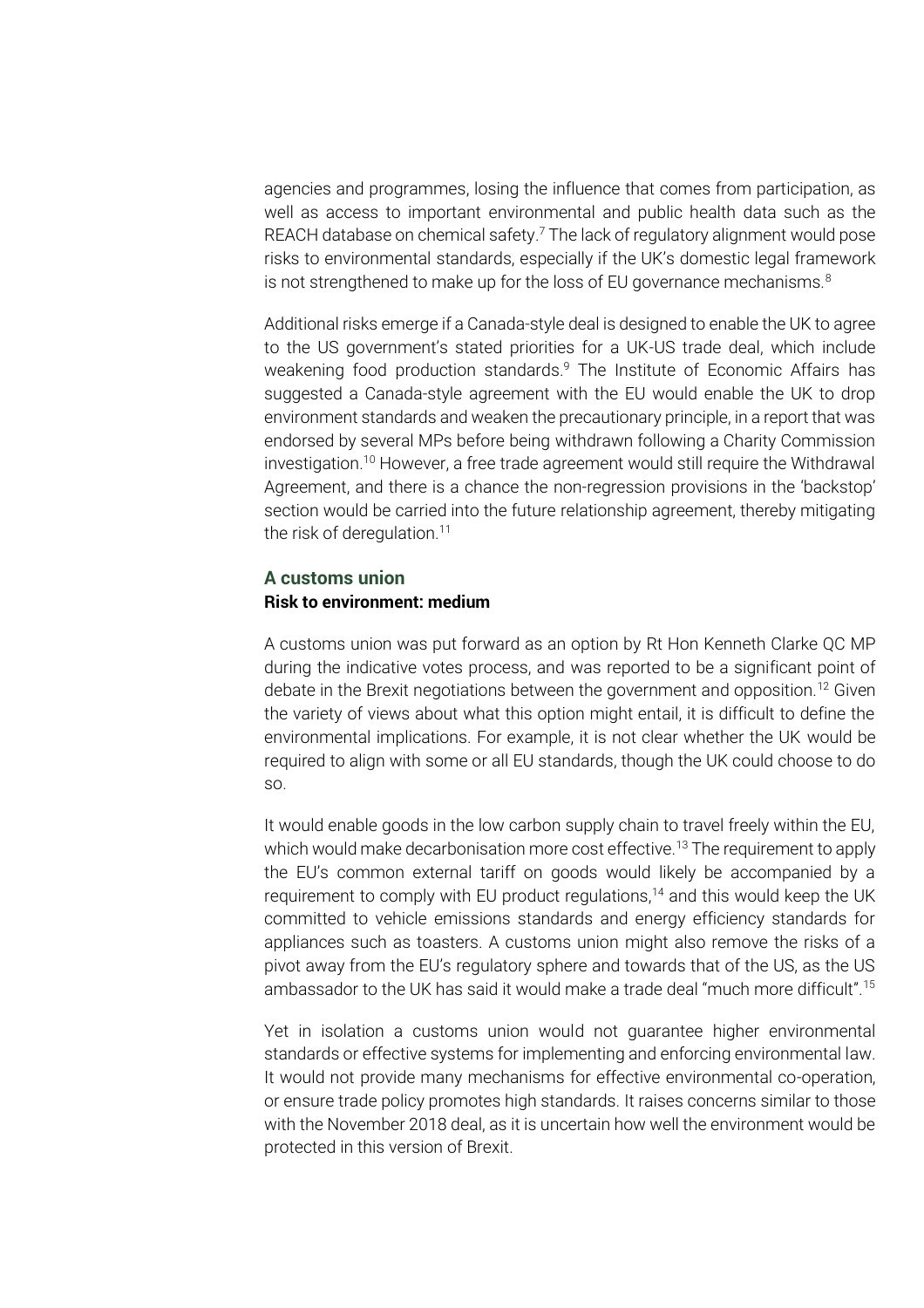#### **A 'Norway-plus' relationship Risk to environment: low**

A 'Norway-plus' relationship would entail fewer risks of divergence away from high EU standards than those associated with the November 2018 deal or a Canadastyle deal. It would be a closer form of co-operation, requiring the UK to align with EU standards on an ongoing basis. If alignment were coupled with the nonregression provisions in the Withdrawal Agreement, this would guard against the weakening of standards, creating an overall ratchet effect. It would enable continued participation in EU agencies and programmes such as REACH, the Emissions Trading System, and Natura 2000. It is likely that the UK would be able to develop independent and possibly better agriculture and fisheries policies.<sup>16</sup>

The UK's ability to influence EU decision-making would be limited because it would not have a vote. This also limits the ability of civil society to participate in decisionmaking, although it would be able to engage in 'decision shaping' by making submissions and providing expert advice in the early stages of the policy formulation process.<sup>17</sup>

#### **Remain Risk to environment: low**

The UK could maintain current arrangements and remain part of the EU, either by revoking Article 50 immediately, or via a second referendum. The UK would be required to follow all EU law and would be subject to EU enforcement processes where necessary. The UK would continue to participate in EU agencies and programmes with full voting rights and requirements for stakeholder engagement, and would be able to influence within the EU trade negotiations and global discussions on issues such as climate change. It would remain subject to the Common Agricultural Policy (CAP) and Commons Fisheries Policy. The CAP is being reformed to allow more scope for member states to develop their own policies, but the Environmental Land Management system with which the UK government is proposing to replace CAP in England looks to be more environmentally ambitious than anything that would be allowed under a reformed CAP.

#### **No deal**

#### **Risk to environment: very high**

No deal is the default option in law but poses serious risks to the environment, as set out in a recent report from the Institute for European Environmental Policy (IEEP) and the June 2019 edition of the Greener UK Risk Tracker, which assigned high risk ratings across all policy areas.<sup>18,19</sup>

Among the many concerns in a no deal scenario, there would be an immediate governance gap, as the proposed Office for Environmental Protection would not be ready until 2021 at the earliest.<sup>20</sup> An interim green governance commissioner would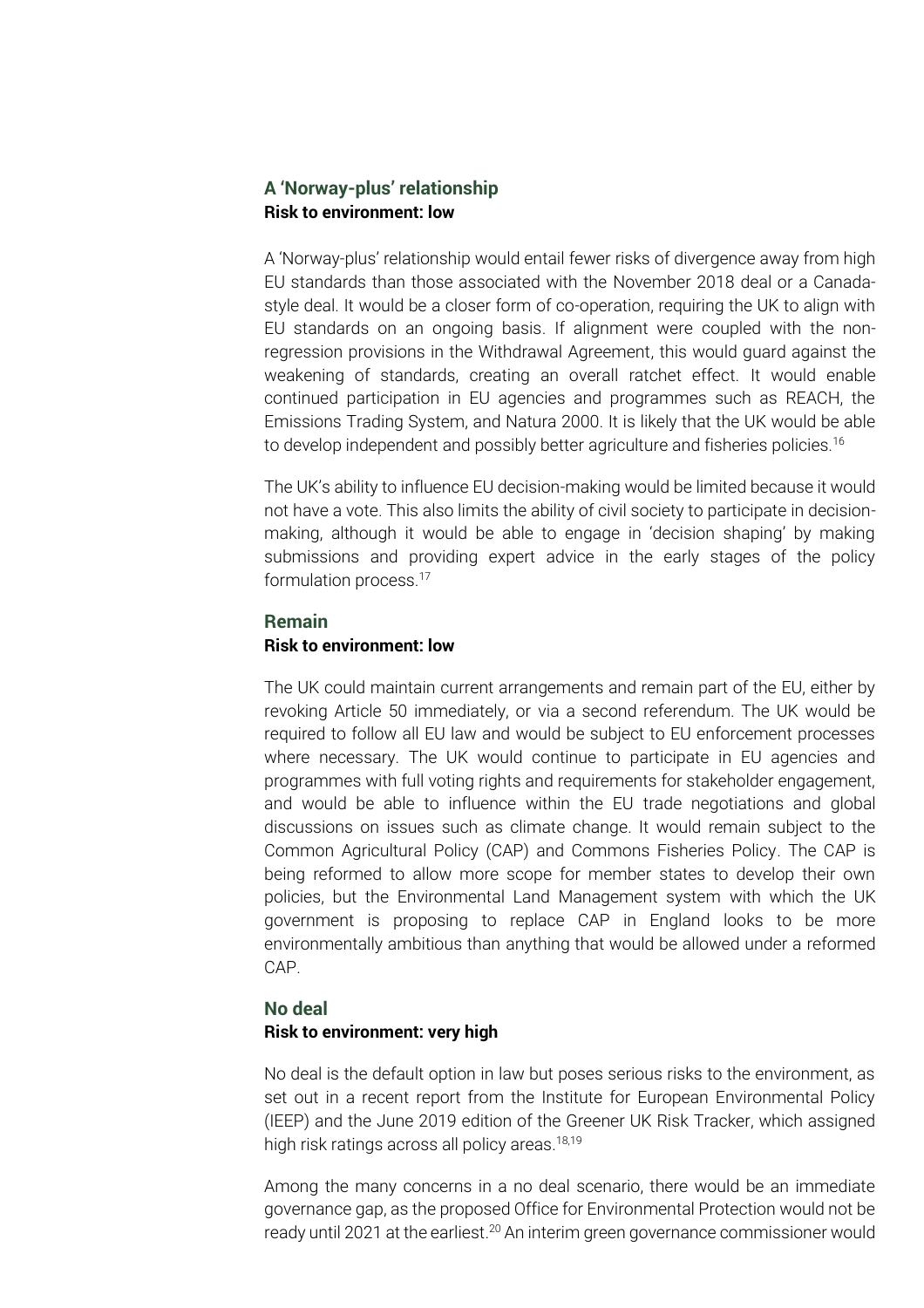be appointed but would have very limited scope and it is not clear how they would take action if faced with serious breaches of environmental law.<sup>21</sup> It is not clear what interim arrangements will be introduced in Scotland, Wales and Northern Ireland.

Co-operative mechanisms with the EU would be lost immediately, such as participation in the European Environment Agency. Domestic replacements for important EU functions would struggle to do the job: in an unusual move, the House of Lords recently passed a motion regretting that the plans for chemicals protections after Brexit "could increase the risks to UK citizens' health, and to our environment".<sup>22</sup> Pressure for deregulation could increase in a misguided attempt to secure short term economic gain.<sup>23</sup> There would be the risk of hasty trade deals being agreed without due process, which could involve environmentally harmful concessions<sup>24</sup>

For more information, please contact: Amy Mount, head of Greener UK unit e: [amount@green-alliance.org.uk](mailto:amount@green-alliance.org.uk) t: 020 7630 451

#### **Endnotes**

<sup>1</sup> <https://www.bbc.co.uk/news/uk-politics-48126677> <sup>2</sup> [https://greeneruk.org/sites/default/files/download/2019-](https://greeneruk.org/sites/default/files/download/2019-02/GreenerUK_WrittenEvidence_DraftEnvBillEnquiry_Jan2019_0.pdf) [02/GreenerUK\\_WrittenEvidence\\_DraftEnvBillEnquiry\\_Jan2019\\_0.pdf](https://greeneruk.org/sites/default/files/download/2019-02/GreenerUK_WrittenEvidence_DraftEnvBillEnquiry_Jan2019_0.pdf) <sup>3</sup> [https://www.theguardian.com/politics/2019/apr/30/hunt-brexit-customs-union](https://www.theguardian.com/politics/2019/apr/30/hunt-brexit-customs-union-deal-could-cost-key-tory-votes)[deal-could-cost-key-tory-votes](https://www.theguardian.com/politics/2019/apr/30/hunt-brexit-customs-union-deal-could-cost-key-tory-votes) <sup>4</sup> [https://greeneruk.org/sites/default/files/download/2018-](https://greeneruk.org/sites/default/files/download/2018-10/Green_Benchmarks_2.pdf) [10/Green\\_Benchmarks\\_2.pdf](https://greeneruk.org/sites/default/files/download/2018-10/Green_Benchmarks_2.pdf) <sup>5</sup> [https://greeneruk.org/sites/default/files/download/2019-](https://greeneruk.org/sites/default/files/download/2019-01/Greener_UK_meaningful_vote_January__1.pdf) [01/Greener\\_UK\\_meaningful\\_vote\\_January\\_\\_1.pdf](https://greeneruk.org/sites/default/files/download/2019-01/Greener_UK_meaningful_vote_January__1.pdf) <sup>6</sup> [https://www.parliament.uk/business/committees/committees-a-z/commons](https://www.parliament.uk/business/committees/committees-a-z/commons-select/environmental-audit-committee/news-parliament-2017/draft-environment-bill-report-publication-17-19/)[select/environmental-audit-committee/news-parliament-2017/draft-environment](https://www.parliament.uk/business/committees/committees-a-z/commons-select/environmental-audit-committee/news-parliament-2017/draft-environment-bill-report-publication-17-19/)[bill-report-publication-17-19/](https://www.parliament.uk/business/committees/committees-a-z/commons-select/environmental-audit-committee/news-parliament-2017/draft-environment-bill-report-publication-17-19/) [https://www.parliament.uk/business/committees/committees-a-z/commons](https://www.parliament.uk/business/committees/committees-a-z/commons-select/environment-food-and-rural-affairs-committee/news-parliament-2017/draft-environment-bill-report-publication-17-19/)[select/environment-food-and-rural-affairs-committee/news-parliament-](https://www.parliament.uk/business/committees/committees-a-z/commons-select/environment-food-and-rural-affairs-committee/news-parliament-2017/draft-environment-bill-report-publication-17-19/)[2017/draft-environment-bill-report-publication-17-19/](https://www.parliament.uk/business/committees/committees-a-z/commons-select/environment-food-and-rural-affairs-committee/news-parliament-2017/draft-environment-bill-report-publication-17-19/) <sup>7</sup> <https://greeneruk.org/risk-tracker/eu-baseline> <sup>8</sup> [https://greenallianceblog.org.uk/2017/12/06/three-brexit-governance-gaps-no](https://greenallianceblog.org.uk/2017/12/06/three-brexit-governance-gaps-no-one-is-talking-about/)[one-is-talking-about/](https://greenallianceblog.org.uk/2017/12/06/three-brexit-governance-gaps-no-one-is-talking-about/) <sup>9</sup> <https://www.bbc.co.uk/news/uk-politics-47418505> <sup>10</sup> [https://unearthed.greenpeace.org/2018/12/01/institute-of-economic-affairs](https://unearthed.greenpeace.org/2018/12/01/institute-of-economic-affairs-charity-commission-brexit/)[charity-commission-brexit/](https://unearthed.greenpeace.org/2018/12/01/institute-of-economic-affairs-charity-commission-brexit/) Excerpts from the IEA report are quoted in this blog: <https://greenallianceblog.org.uk/2018/10/04/how-not-to-deliver-a-green-brexit/> <sup>11</sup> [https://blogs.sussex.ac.uk/uktpo/2018/11/21/environmental-non-regression](https://blogs.sussex.ac.uk/uktpo/2018/11/21/environmental-non-regression-in-the-withdrawal-agreement-forcing-the-eus-hand-on-the-level-playing-field/)[in-the-withdrawal-agreement-forcing-the-eus-hand-on-the-level-playing-field/](https://blogs.sussex.ac.uk/uktpo/2018/11/21/environmental-non-regression-in-the-withdrawal-agreement-forcing-the-eus-hand-on-the-level-playing-field/) <sup>12</sup> [https://www.thetimes.co.uk/edition/news/may-prepares-to-keep-eu-customs](https://www.thetimes.co.uk/edition/news/may-prepares-to-keep-eu-customs-rules-dg9c3qd2q)[rules-dg9c3qd2q](https://www.thetimes.co.uk/edition/news/may-prepares-to-keep-eu-customs-rules-dg9c3qd2q)